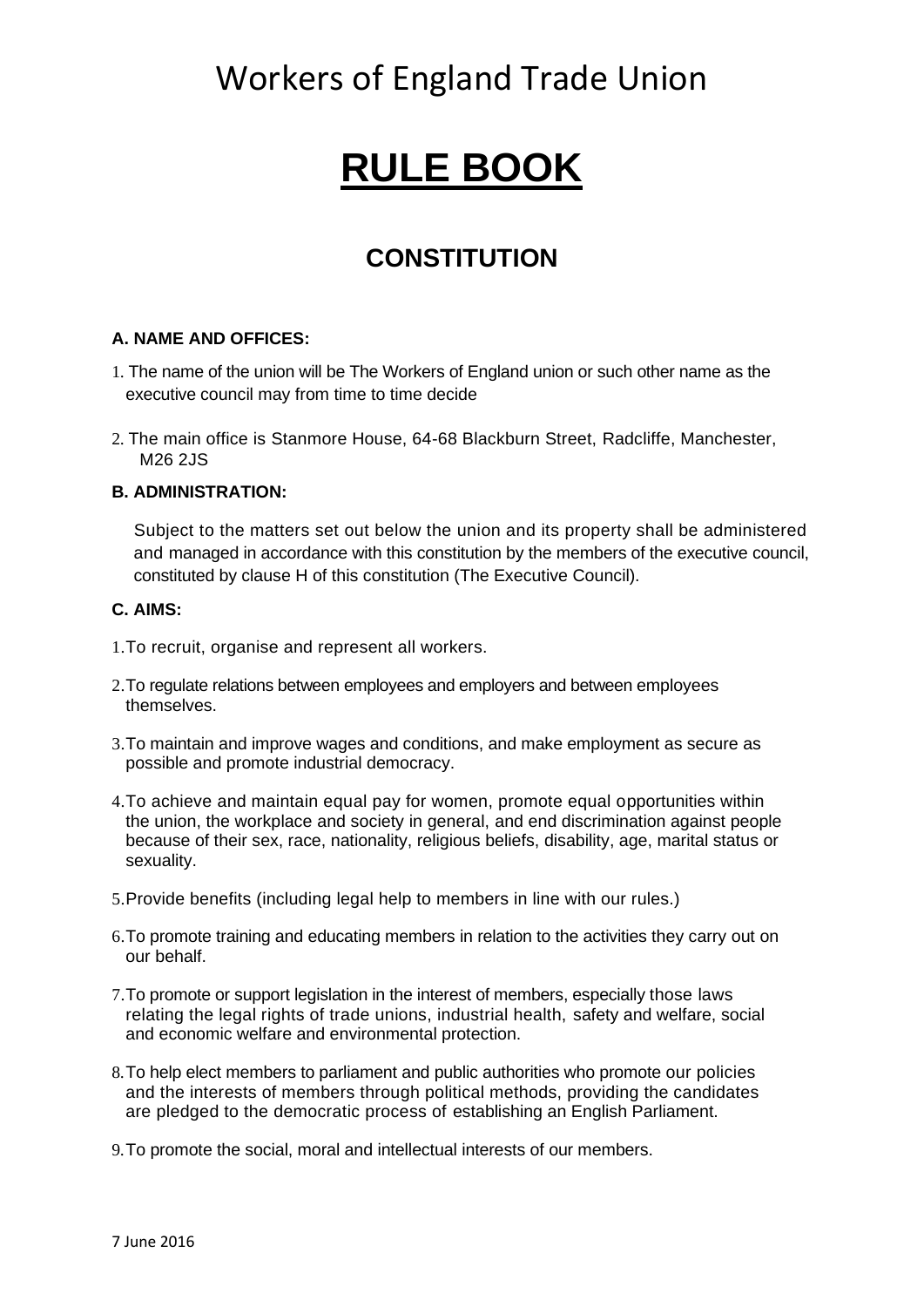#### **D. POWERS:** (Changing and amending rules)

In furtherance of the aims but not otherwise the executive council may Exercise the following powers:

- 1. Power to raise funds and to invite and receive contributions provided that in raising funds the executive council shall confirm to any relevant requirement of the law.
- 2. Power to buy, take on lease or in exchange any property necessary
- 3. Power to sell, lease or dispose of all or any part of the property of the union.
- 4. Power to borrow money and to charge all or any part of the property of the union with repayment of the money so borrowed.
- 5. Power to employ such staff (who shall not be members of the executive council) as are necessary for the proper pursuit of the aims.
- 6. Power to cooperate with other unions, charities, voluntary bodies and statutory authorities operating in furtherance of the aims or of similar union purposes and to exchange information and advice with them.
- 7. Power to establish or support any causes, associations or institutions formed for all or any of the aims.
- 8. Power to appoint and constitute such advisory committees as the executive council may think fit.
- 9. Power to do all such other [awful things as is necessary to make the achievements of the aims.
- 10. No new rules can be made, or any of these rules changed, amended or cancelled unless agreed by majority vote from the permanent members of the executive council.

#### **E. DISSOLVING THE UNION**

The union may be dissolved (formally ended) by a vote of five sixths of the whole of the financial members.

### **MEMBERSHIP**

#### **F. MEMBERSHIP.**

1. The Executive Council shall define the categories of membership. Where the Union organises or represents persons engaged in an occupation or seeks to do so, any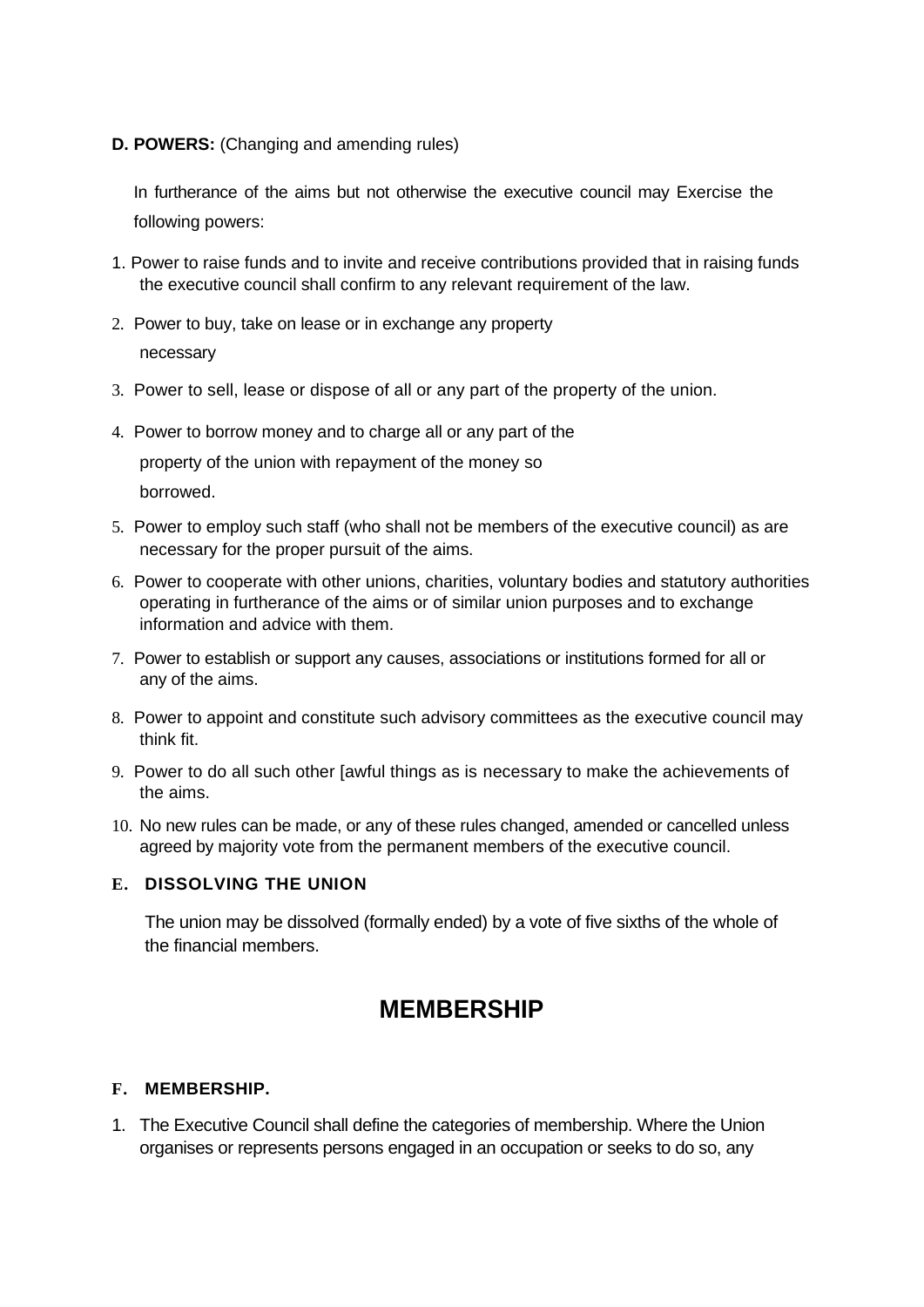person engaged in that occupation shall be eligible for membership of the Union, subject to these rules.

2. There shall be a category of membership for those members who are unable to follow employment

because of retirement or permanent disablement. The Executive Council shall determine the qualifications for membership of this category as well as the level of contributions and entitlement to benefit.

- 3. Any eligible person may apply for membership by completing the appropriate application form agreeing to be bound by the rules of the Union and submitting it to the Union office or by electronic means as may be provided for via the Union's website. An applicant shall become a member when his/her application has been approved and he/she has been entered into the register of members. Such approval process may require receipt by the Union of the contribution applicable under these rules.
- 4. Each member must notify the Union's membership department of any subsequent change of address, and in the absence of such notice the Union shall be entitled to treat the address shown on that member's application form as the member's address for all correspondence.
- 5. Each member must notify the Union's membership department of any subsequent change of workplace or contribution category status.
- 6. The Executive Council may reject an application if in its opinion the conduct of the applicant has at any time been such as would justify a disciplinary charge under these rules against a member of the Union who behaved in a similar fashion.
- 7. The Executive Council has the power to suspend a member from benefit or ban them from holding any The Workers of England union office, or ban a member from taking part in The Workers of England union business and affairs, in any case for as long as the council feels necessary.
	- a. If they believe the member is guilty of trying to harm the union or acting against the rules.
	- b. If the member makes or in any way associates themselves with any defamatory or abusive comments made against any union representatives.
	- c. If the member, alone or together with any other member or people opposes or acts against any of our policies.
	- d. If the member acts against the best interest of The Workers of England union.
	- e. If the member encourages or takes part in the activities of any organisation or group whose policies or aims are racist or promotes racist beliefs, or for any other sufficient reason.
	- f. Every member will have a reasonable opportunity to appeal against the suspension or cancellation by means of a hearing either in written or oral form by the Executive Council.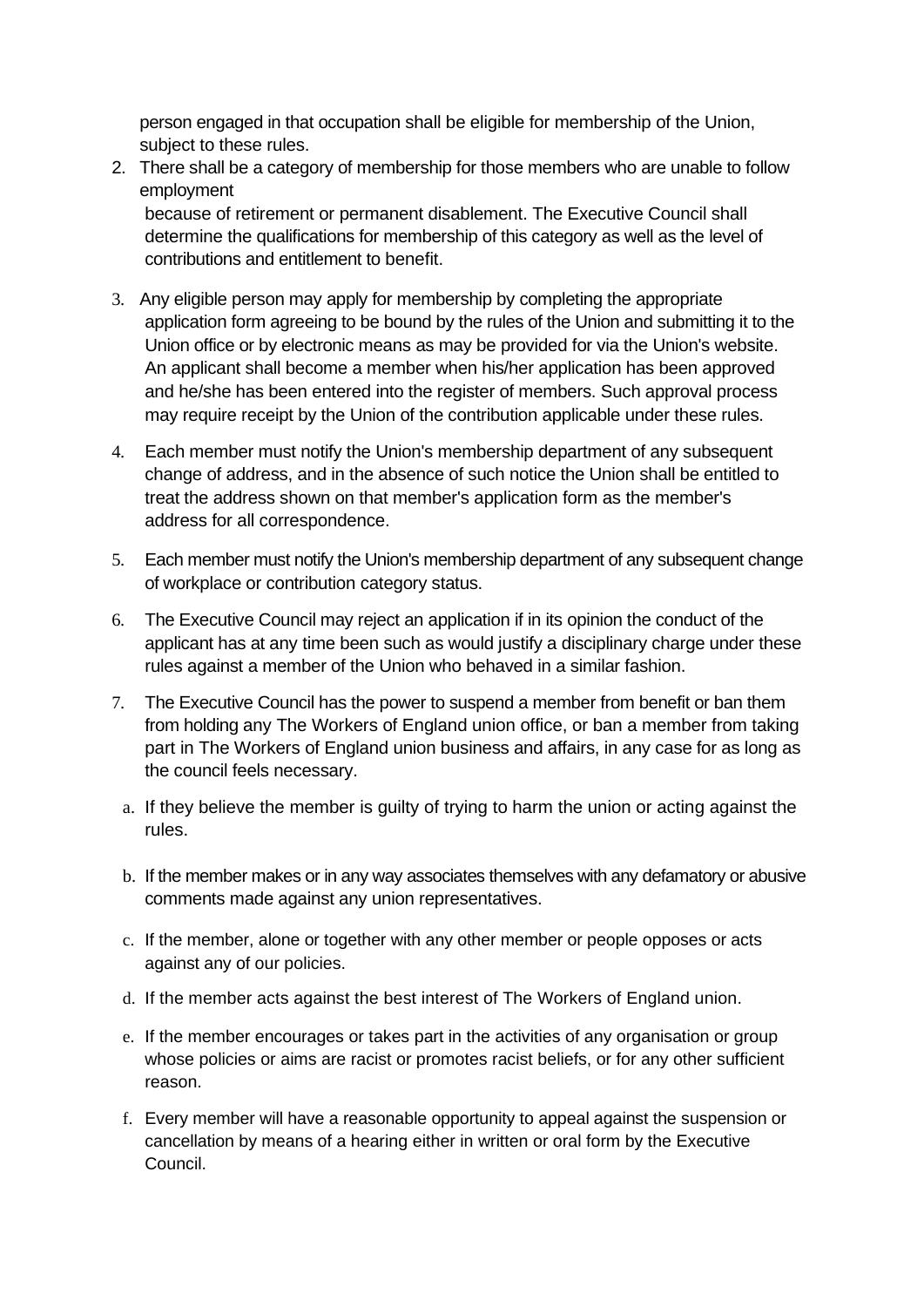8. Every member has the right to complain and can appeal in writing to the Executive Council. The decision of the Executive Council will be final.

#### **G. MEMBERSHIP CONTRIBUTIONS and BENEFITS**

- 1. It shall be the personal responsibility of the member to maintain contributions and avoid arrears in all circumstances. Any period during which a member's contributions are 6 or more weeks in arrears shall break continuity of membership and therefore will terminate. Where a member establishes to the satisfaction of the Executive council that the arrears arose through no fault of that member, may apply for reinstatement which may be allowed on such terms as to the payment of outstanding arrears as the Executive Council may consider appropriate.
- 2. The Executive Council shall determine the period of membership necessary prior to the member attaining eligibility for benefits, and any period during which contributions are in arrears which shall remove such eligibility.
- 3. The Executive Council shall determine the level of contributions for each category of membership.
- 4. The Executive Council shall determine the scope and level of benefits.
- 5. The Union shall pay dispute benefit in such circumstances and on such terms as are decided by the Executive Council from time to time.
- 6. The Union will provide legal assistance, as follows:
	- a. A member who is entitled to benefit who suffers injury or disease arising out of or in connection with his/her employment (or the dependants of such a member who has died) shall be entitled to such legal advice and representation, and on such terms, as the Executive Council may consider appropriate.
	- b. A member seeking legal assistance must ensure that a request in the appropriate form is lodged in sufficient time and with sufficient information to enable the request to be considered and appropriate action taken.
	- c. A member who requires advice and/or representation on a problem relating to the member's employment which first arose at a time when the member was entitled to benefit and which cannot be resolved through the member's workplace representative should refer the matter to the appropriate Regional Officer. The Union may provide such advice and/or representation as the Executive Council shall consider appropriate, whether by a full time officer or otherwise, and on such terms as the Executive Council shall consider appropriate.
	- d. The Executive Council may provide such additional legal advice and representation to members and to members' families as it may consider appropriate.
	- e. The Executive Council may extend legal assistance to a member who is not otherwise entitled to benefits.
	- f. A member who is given advice and/or representation under this rule shall provide all relevant information and co-operate fully with the compilation of evidence for any legal